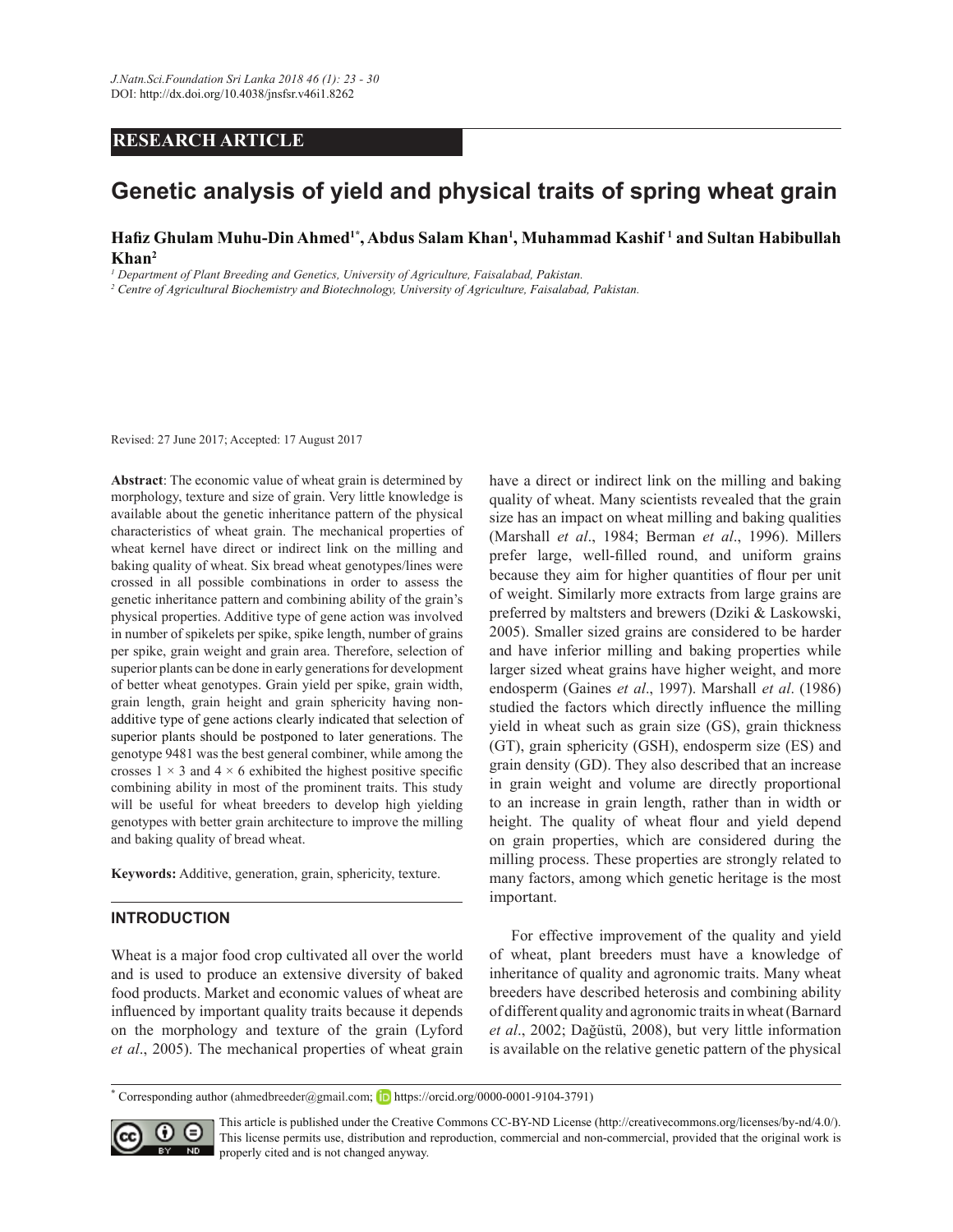characteristics of bread wheat kernel. No previous studies have been reported on the inheritance pattern and genetic architecture of the kernel physical characteristics except the studies conducted by Yucel *et al*. (2009). They showed that there were correlation and combining ability in grain traits. Breeders use combining ability to select the parents that have maximum potential of transmitting desirable genes in the progenies (Gorjanovic & Balalic, 2005). General combining ability (GCA) characterise the additive effects and additive  $\times$  additive interaction effects (Joshi *et al.*, 2004) that can be fixed in next generations. Specific combining ability (SCA) represents dominance epistasis (non-additive). Significance of reciprocal combining ability (REs) might be due to the cytoplasmic influences of the female parents (Topal et al., 2004; Dağüstü, 2008; Ahmed et al., 2017).

 It is important to know the heritability of different grain features of bread wheat and it would be possible to use this information to increase the value of wheat in developing new high yielding genotypes with better grain architecture. Therefore, the aim of this study was to identify the gene effect and combining ability of kernel characteristics of bread wheat.

#### **METHODOLOGY**

Six varieties/lines of bread wheat (*Triticum aestivum* L.), namely, IQ-2000, SH-95, Aas-11, 9479, 9481 and 9486 were selected based on the diversity of their grain properties and crossed in all possible ways during 2014 – 2015. Seeds of  $F_1$ 's were sown and established in field using the randomised complete block design with 3 replications during the season  $2015 - 2016$  at the research station of the Department of Plant Breeding and Genetics, University of Agriculture, Faisalabad, Pakistan. All possible 30  $F_1$  hybrids along with the 6 parents were planted in 3 m long single rows with intra-row and inter-row spacing of 0.10 m and 0.20 m, respectively. Agronomic practices and plant protection measures were followed as per the recommended practices; NPK fertiliser was applied at the time of sowing in 1.5 : 1 : 1

ratio and the plants received 4 irrigations during the whole season. Before heading time (90 – 95 days after sowing), the main tiller of randomly selected 10 best plants was tagged in each plot. At maturity all tagged plants were harvested by hand and data collected for spike traits such as spike length (SL), spikelets per spike (SPS), number of grains per spike (NGS) and grain yield per spike (GYS) as described by Zadoks *et al*. (1974), and Bell and Fisher (1994).

 The same 10 plants were used for recording the physical characteristics of grains. Maintaining homogeneity, five grains from the upper, middle and lower parts of the spikes were randomly selected to measure the physical characteristics of grain. A total of 16,200 grains were observed for physical properties: 15 grains from each spikelet (5 grains from each portion) of 36 parents/crosses with 3 replications of 10 selected plants. Grain weight of the spikelet was calculated from the 15 grains and was averaged. Grain area (GA) in  $mm<sup>2</sup>$  was calculated using the formula  $[(GA) = 13/11]$  $(W + H)$  L]. Grain length (GL), grain width (GW), and grain height (GH) were recorded using a micrometer with an accuracy of 0.01 mm. Degree of sphericity ( $\Phi$ ) was calculated by using the formula  $[(\Phi) = (De/L)]$ 100] as described by Mohsenin (1996), whereas the equivalent diameter was calculated using the formula  $[(De) = (LWH)^{1/3}]$ .

 Analysis of variance for all scrutinised traits was accomplished using the method of Steel and Torrie (1984). Separation of the means was determined according to Duncan's multiple range test (SAS, 2002). Further, gene action and combining ability analysis of variance was done according to the method given by Griffing  $(1956)$ , using Method 1 and Model II.

#### **RESULTS AND DISCUSSION**

The grand mean values, coefficient of variation (CV) and standard error (SE) of the six parents and their 30 F<sub>1</sub> hybrids for all characteristics under consideration

|  |  |  |  |  |  |  |  | Table 1: Grand means, CV and SE of some yield and physical characteristics of grains in parents and their $F_1$ progeny in bread wheat |
|--|--|--|--|--|--|--|--|----------------------------------------------------------------------------------------------------------------------------------------|
|--|--|--|--|--|--|--|--|----------------------------------------------------------------------------------------------------------------------------------------|

| Parents/<br>crosses | Spikelets<br>spike | Spike<br>length<br>(cm) | Grain<br>spike | Grain<br>vield/<br>spike $(g)$ | Grain<br>weight<br>(mg) | Grain<br>width<br>(mm) | Grain<br>length<br>(mm) | Grain<br>height<br>(mm) | Grain<br>area<br>$\text{(mm}^2)$ | Grain<br>sphericity<br>Φ |
|---------------------|--------------------|-------------------------|----------------|--------------------------------|-------------------------|------------------------|-------------------------|-------------------------|----------------------------------|--------------------------|
| Grand mean          | 21.10              | 11.02                   | 64.25          | 3.23                           | 40.41                   | 3.02                   | 6.94                    | 3.09                    | 48.73                            | 57.65                    |
| $CV\%$              | 3.88               | 9.28                    | 2.15           | 4.88                           | 5.55                    | 5.14                   | 2.46                    | 2.50                    | 3.66                             | 3.77                     |
| <b>SE</b>           | 0.47               | 0.59                    | 1.13           | 0.09                           | 1.29                    | 0.09                   | 0.10                    | 0.05                    | 1.03                             | 1.26                     |

CV: coefficient of variation; SE: standard error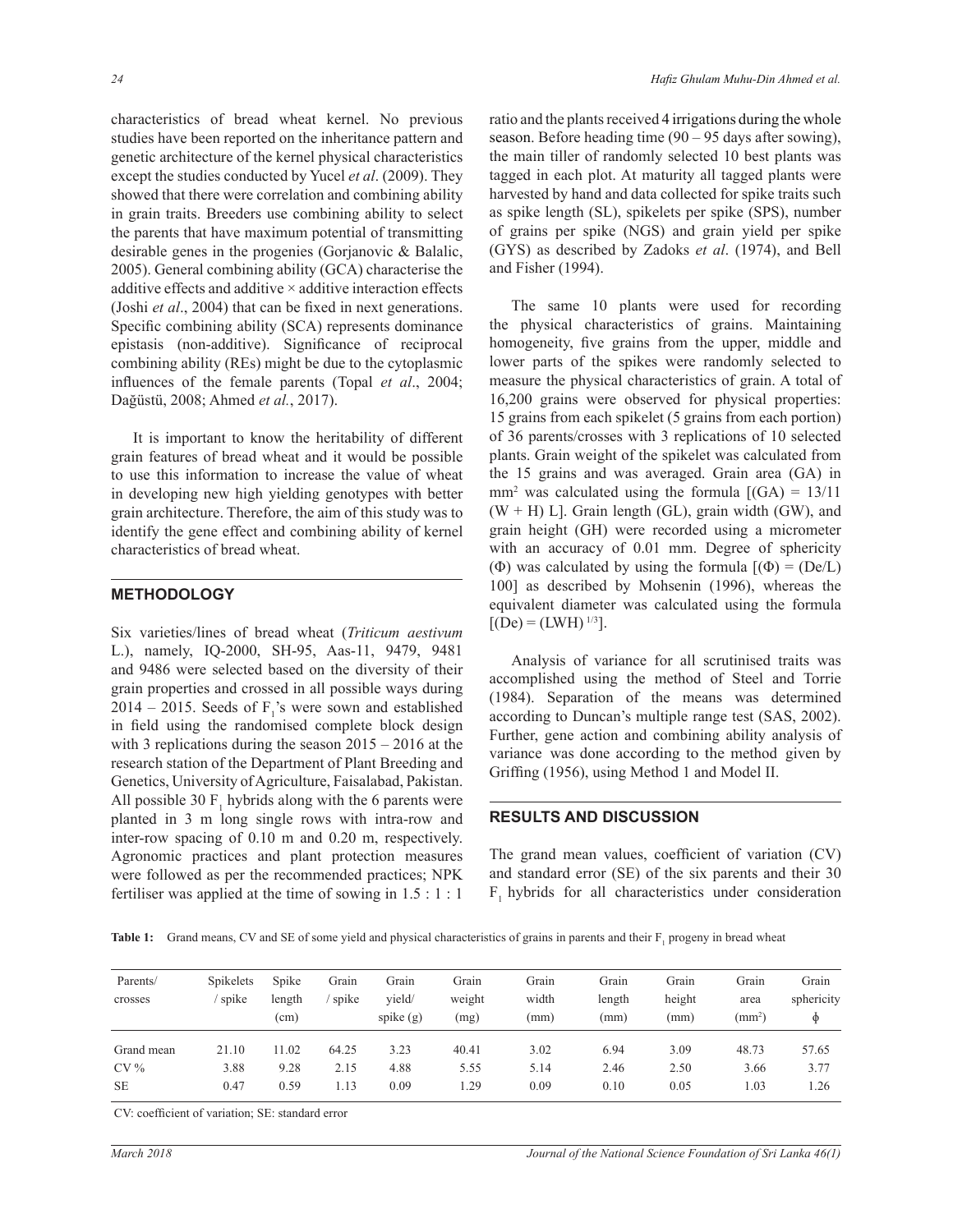**Table 2:** Analysis of variance for some yield and physical characteristics of grain in *Triticum aestivum* L.

| Mean squares | d.f | <b>Spikelets</b><br>spike | Spike<br>length<br>(cm) | Grain<br>spike | Grain<br>vield/spike<br>(g) | Grain<br>weight<br>(mg) | Grain<br>width<br>(mm) | Grain<br>length<br>(mm) | Grain<br>height<br>(mm) | Grain<br>area<br>(mm <sup>2</sup> ) | Grain<br>sphericity<br>Φ |
|--------------|-----|---------------------------|-------------------------|----------------|-----------------------------|-------------------------|------------------------|-------------------------|-------------------------|-------------------------------------|--------------------------|
| Replications | 2   | 0.592                     | 0.703                   | 0.215          | 0.01                        | 26.766                  | 0.027                  | 0.119                   | 0.017                   | 204.273                             | 1.33                     |
| Genotypes    | 35  | $5.654**$                 | $3.008**$               | 38.879**       | $0.248**$                   | 24.155**                | $0.067**$              | $0.276**$               | $0.097**$               | 58.844**                            | $8.09*$                  |
| Error        | 70  | 0.669                     | 1.047                   | .908           | 0.025                       | 5.028                   | 0.024                  | 0.029                   | 0.006                   | 3.186                               | 4.73                     |
| Total        | 107 | 2.29                      | .68                     | 13.97          | 0.097                       | 11.69                   | 0.038                  | 0.111                   | 0.036                   | 25.150                              | 5.76                     |

\* and \*\* indicate significant effect at 0.05 and 0.01 probability, respectively

are presented in Table 1. Analysis of variance indicated highly significant differences among parents and their  $F_1$  hybrids for all characters except grain sphericity (Table 2).

#### **Spikelets per spike (SPS)**

After partitioning the genotypic mean squares it was found that GCA and RE mean squares were significant for spikelet per spike, while SCA effects were not significant (Table 3). Combining ability effects (Table 5) depicted that maximum GCA effects was indicated by the parent 9481 (0.84), while the lowest GCA effects was displayed by the variety Aas-11 (-0.88). The best specific performance (Table 5) was indicated by hybrid combinations  $1 \times 3$  (0.88) and  $3 \times 4$  (0.57), whereas the poorest SCA effects were exhibited by hybrids  $1 \times 4$  (-1.32) and  $1 \times 5$  (-0.32). The highest positive reciprocal effects (Table 5) was displayed by hybrid  $5 \times 1$  (1.33) followed by hybrid  $3 \times 1$  (1.17), while the cross  $5 \times 3$  indicated the lowest reciprocal effects with a value of -1.33. The presence of additive genetic effects revealed that it was due to greater GCA mean squares (15.296) and GCA:SCA ratio greater than 1 (5.65), as well as higher GCA variance (1.31) in the computation of variance components (Table 4). Tosun *et al*. (1995) and Ahmed and Mustafa (2017) also reported similar findings for this character.

**Table 3:** Combining ability analysis of yield and physical characteristics of grain *Triticum aestivum* L.

| Mean<br>squares         | d.f      | <b>Spikelets</b><br>spike | Spike<br>length<br>(cm)          | Grain<br>spike       | Grain<br>vield/spike<br>(g) | Grain<br>weight<br>(mg) | Grain<br>width<br>(mm) | Grain<br>length<br>(mm) | Grain<br>height<br>(mm)   | Grain<br>area<br>$\text{(mm}^2)$ | Grain<br>sphericity<br>$\Phi$ |
|-------------------------|----------|---------------------------|----------------------------------|----------------------|-----------------------------|-------------------------|------------------------|-------------------------|---------------------------|----------------------------------|-------------------------------|
| <b>GCA</b>              |          | $15.296*$                 | $7.430**$                        | $75.40*$             | $0.288**$                   | 42.44 <sup>NS</sup>     | $0.188*$               | $0.450^{NS}$            | $0.190**$                 | $126.90^{NS}$                    | $0.86^{NS}$                   |
| <b>SCA</b><br><b>RE</b> | 15<br>15 | $2.704**$<br>5.389*       | .399 <sup>NS</sup><br>$3.144$ ** | $21.2**$<br>$44.3**$ | $0.205**$<br>$0.277**$      | $24.70**$<br>$17.50**$  | $0.04**$<br>$0.050*$   | $0.229**$<br>$0.265**$  | $0.084**$<br>$0.080^{NS}$ | $46.521**$<br>48.491**           | $3.56^*$<br>$2.45^{NS}$       |

 $^{NS}$  \* and \*\*: indicate non-significant and significant effect at 0.05 and 0.01 probability, respectively

**Table 4:** Estimation of components of variation for combining abilities of yield and physical traits of grain in *Triticum aestivum* L.

| Component                        | Spikelets<br>spike | Spike<br>length<br>(cm) | Grain<br>spike | Grain<br>vield/spike<br>(g) | Grain<br>weight<br>(mg) | Grain<br>width<br>(mm) | Grain<br>length<br>(mm) | Grain<br>height<br>(mm) | Grain<br>area<br>$\rm (mm^2)$ | Grain<br>sphericity<br>φ |
|----------------------------------|--------------------|-------------------------|----------------|-----------------------------|-------------------------|------------------------|-------------------------|-------------------------|-------------------------------|--------------------------|
| V<br>g                           | 0.656              | 0.155                   | 16.185         | 0.002                       | 5.534                   | 0.001                  | 0.001                   | 0.001                   | 46.609                        | 0.24                     |
| V                                | 0.126              | 0.073                   | 0.989          | 0.009                       | 1.354                   | 0.003                  | 0.010                   | 0.004                   | 2.189                         | 1.23                     |
| V                                | 0.971              | 0.337                   | 65.607         | 0.003                       | 10.392                  | 0.001                  | 0.002                   | 0.002                   | 78.453                        | 0.44                     |
| $V_{A}$ (2 <sup>*</sup><br>$V_g$ | 1.312              | 0.31                    | 32.37          | 0.004                       | 11.068                  | 0.002                  | 0.002                   | 0.002                   | 93.218                        | 0.48                     |
| $V_{D}$                          | 0.126              | 0.073                   | 0.989          | 0.009                       | 1.354                   | 0.003                  | 0.010                   | 0.004                   | 2.189                         | 1.23                     |

 $V_g$  = variance due to GCA;  $V_s$  = variance due to SCA;  $V_r$  = variance due to RE;  $V_A$  = additive variance;  $V_D$  = dominance variance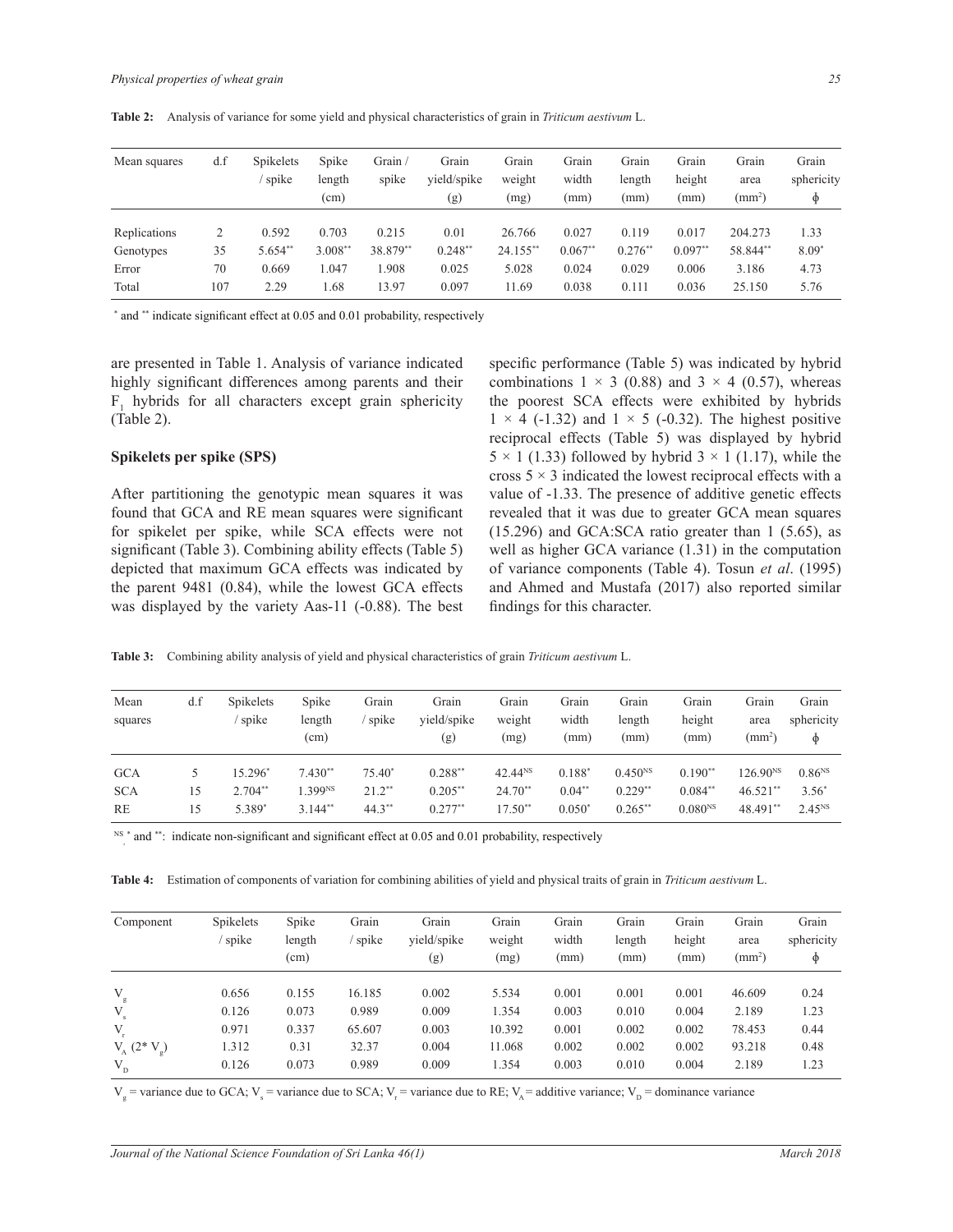| Table 5: Estimation of general combining ability (GCA), specific combining ability (SCA) and resiprocal effect (RE) in the $F_1$ generation |
|---------------------------------------------------------------------------------------------------------------------------------------------|
| for some yield and physical characteristics of grains in <i>Triticum aestivum</i> L.                                                        |

| Parents/crosses | <b>SPS</b> | SL      | <b>GS</b> | <b>GYS</b> | <b>GW</b> | GWI      | GL      | <b>GH</b> | GA      | <b>GSH</b> |
|-----------------|------------|---------|-----------|------------|-----------|----------|---------|-----------|---------|------------|
| <b>GCA</b>      |            |         |           |            |           |          |         |           |         |            |
| $IQ-2000(1)$    | 0.45       | 0.34    | 1.06      | 0.04       | 1.14      | $-0.02$  | $-0.07$ | 0.03      | $-0.38$ | 0.42       |
| Aas- $11(2)$    | $-0.88$    | $-0.82$ | $-1.78$   | $-0.09$    | $-0.70$   | $0.01\,$ | 0.00    | $-0.02$   | $-0.14$ | $-0.10$    |
| $SH-95(3)$      | $-0.60$    | $-0.07$ | $-1.04$   | $-0.08$    | $-0.94$   | $-0.09$  | $-0.14$ | $-0.10$   | $-2.47$ | 0.04       |
| 9479(4)         | $-0.07$    | $-0.05$ | $-0.93$   | $-0.06$    | $-1.27$   | $-0.06$  | $-0.05$ | $-0.07$   | $-1.36$ | $-0.41$    |
| 9481(5)         | 0.84       | 0.45    | 1.90      | 0.13       | 0.98      | 0.08     | 0.13    | 0.08      | 2.15    | 0.00       |
| 9486(6)         | 0.26       | 0.15    | 0.79      | 0.06       | $0.80\,$  | 0.07     | 0.14    | 0.07      | 2.20    | 0.05       |
| <b>SCA</b>      |            |         |           |            |           |          |         |           |         |            |
| $1 \times 2$    | $-0.18$    | $-0.37$ | $-1.03$   | $-0.10$    | 0.32      | $-0.01$  | $-0.06$ | $-0.12$   | $-1.46$ | $-0.28$    |
| $1 \times 3$    | 0.88       | 0.05    | 2.07      | 0.17       | 2.55      | 0.10     | 0.12    | 0.11      | 2.53    | 1.61       |
| $1 \times 4$    | $-1.32$    | 0.35    | $-2.71$   | $-0.28$    | $-2.78$   | $-0.09$  | $-0.18$ | $-0.12$   | $-2.80$ | $-0.34$    |
| $1 \times 5$    | $-0.73$    | 0.19    | $-1.54$   | $-0.11$    | $-0.53$   | 0.03     | $-0.04$ | $-0.06$   | $-0.54$ | 0.53       |
| $1 \times 6$    | $-0.32$    | $-0.84$ | $-0.76$   | $-0.16$    | $-2.85$   | $-0.16$  | $-0.44$ | $-0.13$   | $-5.41$ | 2.23       |
| $2 \times 3$    | 0.21       | $-0.45$ | 1.40      | 0.10       | $-0.27$   | $-0.04$  | 0.00    | 0.03      | $-0.14$ | 0.22       |
| $2 \times 4$    | 0.02       | 0.02    | 0.46      | 0.17       | 0.90      | 0.06     | $-0.03$ | 0.09      | 0.99    | 0.60       |
| $2 \times 5$    | 0.10       | $-0.15$ | 1.04      | $-0.03$    | $-0.85$   | 0.00     | 0.10    | 0.03      | 1.04    | 0.07       |
| $2 \times 6$    | $-0.15$    | 0.66    | $-0.51$   | $-0.08$    | $-1.76$   | $-0.05$  | $-0.06$ | $-0.01$   | $-0.93$ | 0.13       |
| $3 \times 4$    | 0.57       | 0.27    | 1.39      | $0.00\,$   | 0.97      | 0.03     | 0.05    | 0.05      | 0.92    | 1.99       |
| $3 \times 5$    | $-0.34$    | 0.77    | $-0.86$   | $-0.06$    | $-2.45$   | $-0.13$  | $-0.19$ | $-0.18$   | $-3.79$ | $-1.59$    |
| $3 \times 6$    | $-0.09$    | $-0.09$ | 0.17      | $-0.08$    | 0.73      | 0.10     | 0.19    | 0.01      | 2.06    | $-1.19$    |
| $4 \times 5$    | $-0.20$    | $-0.76$ | $-1.97$   | $-0.21$    | $-1.78$   | $0.00\,$ | $-0.06$ | $-0.11$   | $-1.38$ | $-0.13$    |
| $4 \times 6$    | 0.55       | 0.38    | 2.06      | 0.27       | 2.23      | 0.11     | 0.18    | 0.07      | 2.68    | $-0.45$    |
| $5 \times 6$    | 0.30       | $-0.12$ | 0.56      | 0.10       | 1.98      | 0.02     | 0.11    | 0.14      | 2.21    | 0.18       |
| <b>RE</b>       |            |         |           |            |           |          |         |           |         |            |
| $2 \times 1$    | $-1.17$    | $-0.50$ | $-2.50$   | $-0.02$    | $-1.83$   | 0.01     | 0.01    | 0.05      | 0.51    | $-1.01$    |
| $3 \times 1$    | 1.17       | 1.33    | 3.83      | 0.43       | 1.83      | 0.15     | 0.42    | 0.19      | 5.61    | 2.15       |
| $4 \times 1$    | $-0.17$    | 0.00    | $-0.50$   | $0.00\,$   | 0.83      | 0.18     | 0.30    | 0.06      | 3.83    | $-0.46$    |
| $5 \times 1$    | 1.33       | 0.33    | 4.00      | 0.40       | 3.00      | 0.08     | 0.34    | 0.17      | 4.45    | 1.12       |
| $6 \times 1$    | 0.83       | 0.67    | 2.00      | 0.13       | 0.17      | 0.11     | 0.31    | $0.01\,$  | 2.95    | 1.42       |
| $3 \times 2$    | 0.17       | 0.33    | 4.17      | 0.23       | 1.83      | $-0.07$  | $-0.05$ | 0.02      | $-0.74$ | $-0.49$    |
| $4 \times 2$    | $-1.50$    | $-1.50$ | $-3.00$   | $-0.12$    | $-0.33$   | $-0.10$  | $-0.19$ | $-0.14$   | $-3.26$ | $-1.31$    |
| $5 \times 2$    | $-0.50$    | $-0.83$ | $-1.75$   | 0.02       | $-0.83$   | $-0.09$  | $-0.19$ | $-0.19$   | $-3.67$ | $-0.06$    |
| $6 \times 2$    | $-1.67$    | $-0.33$ | $-4.75$   | $-0.28$    | $-2.42$   | $-0.01$  | $-0.03$ | $-0.21$   | $-1.96$ | 0.52       |
| $4 \times 3$    | 0.33       | $-0.17$ | $-1.50$   | $-0.07$    | $-0.83$   | $-0.02$  | 0.16    | 0.03      | 1.11    | 2.23       |
| $5 \times 3$    | $-1.33$    | $-0.50$ | $-3.08$   | $-0.23$    | $-1.33$   | 0.11     | 0.24    | $-0.01$   | 2.28    | 0.69       |
| $6 \times 3$    | 0.33       | 1.00    | $-1.00$   | $-0.13$    | $-2.00$   | 0.11     | 0.06    | $-0.04$   | 1.07    | $-0.09$    |
| $5 \times 4$    | 0.00       | 0.33    | 0.08      | $-0.17$    | $-1.67$   | $-0.02$  | $-0.05$ | $-0.10$   | $-1.34$ | 1.12       |
| $6 \times 4$    | $-0.50$    | 0.17    | 0.50      | $-0.17$    | $-2.17$   | $-0.07$  | $-0.12$ | $-0.13$   | $-2.46$ | 0.52       |
| $6 \times 5$    | 0.83       | 0.83    | 2.17      | 0.22       | 1.83      | 0.03     | 0.13    | 0.05      | 1.57    | 0.25       |

SPS: spikelets per spike; SL: spike length; GS: grains per spike; GYS: grain yield per spike; GW: grain weight; GWI: grain width; GL: grain length; GH: grain height; GA: grain area; GSH: grain sphericity ; IQ-2000: Iqbal-2000; SH-95: Shakar-95

# **Spike length (SL)**

Table 3 displays that the GCA and reciprocal effects mean squares were highly significant for spike length, while SCA effects mean square was not significant for this trait. Estimates of GCA revealed that parent 9481

was the best general combiner for spike length with GCA effects of 0.45, and the poorest general combiner was Aas-11 with negative GCA effects of -0.82. The cross combination  $3 \times 5$  (0.77) indicated the highest positive SCA effects (Table 5). The cross  $4 \times 5$  displayed the poorest specific combiner (- 0.77). Table 5 indicates that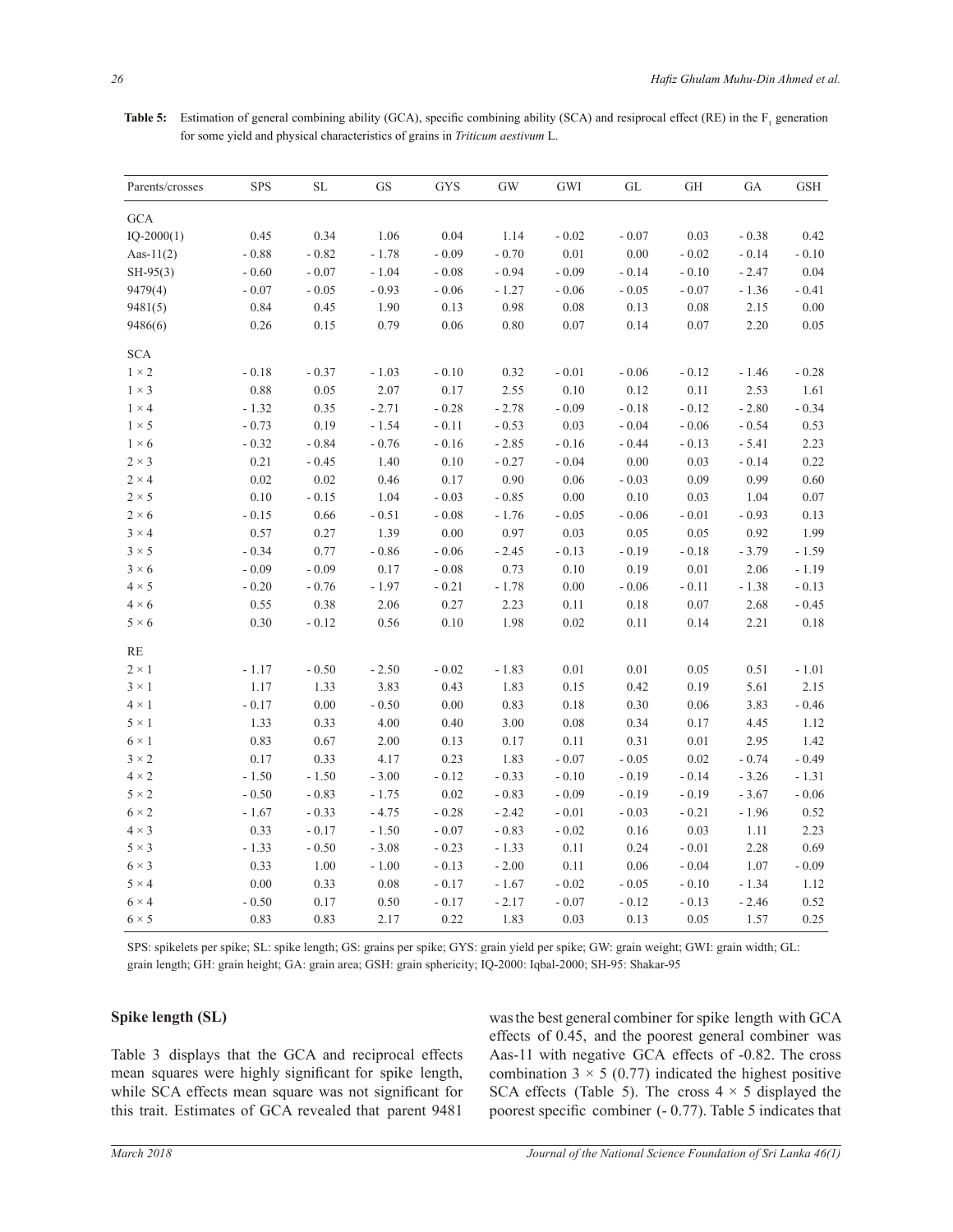the maximum positive reciprocal effects was observed in the hybrid  $3 \times 1$  (1.33) followed by  $6 \times 3$  (1.00). Maximum negative reciprocal effect was exhibited by the cross combination  $4 \times 2$  (- 1.50). Mean squares due to GCA (15.29) was greater than SCA ( 2.704) mean squares. Similarly, the variance components also indicate that GCA variance was greater than SCA variance (Table 4). Thus, a predominant role of additive genetic effects was revealed for this trait. These results are in agreement with those of Ahmed *et al*. (2015b), Shahzad *et al.* (1998) and Iqbal and Chowdhry (2000). Additive gene effects were significant for spike length as reported by Sharma & Sain (2003) in all cases, and Joshi *et al*. (2004) also explained the predominance of additive gene effects for spike length.

#### **Number of grains per spike (GPS)**

It is obvious from analysis of variance that mean squares due to SCA and reciprocal effects were highly significant, while GCA effects mean squares were significant. GCA mean squares (75.40) were much greater than SCA (21.2) mean squares as displayed in Table 3. The variance components also depict that GCA variance was greater than SCA variance, which suggests that additive genetic effects were more prominent in controlling the genetics of number of grains per spike (Table 4). The present results are also in agreement with Ali and Khan (1998) and Hamada *et al*. (2002) for this trait. However results of this study differ with Kumar *et al*. (2003), Dhayal and Sastry (2003) and Chowdhry *et al*. (1999) who reported non-additive genetic effects for this trait. This may be due to differences in the genetic material used and environmental conditions under which the experiment was conducted. Out of the five parents 9481 was the best combiner with maximum GCA effects (1.90) whereas Aas-11 (-1.78) was the poorest general combiner (Table 5). The best cross combination for SCA effects was  $1 \times 3$  followed by  $4 \times 5$ , which displayed the highest values of 2.07 and 2.06, respectively. The hybrid, which displayed the highest negative SCA effect (-2.71) was  $1 \times 4$ . The highest reciprocal effect (Table 5) was exhibited by hybrid  $3 \times 2$  with a value of 4.17, while the lowest reciprocal effect was shown by the cross combination  $6 \times 2$  with a value of - 4.75.

#### **Grain yield per spike (GYS)**

Highly significant mean squares due to GCA, SCA and reciprocal effects can be observed in Table 3. The components of variance (Table 4) computed to observe the nature of inheritance for the trait depicted that GCA variance was much greater than SCA variance, showing the importance of additive genetic control for grain

yield. This is also explained by Hamada *et al.* (2002) and Ahmed *et al*. (2015b), who reported predominance of additive gene effects for grain yield per spike. Estimates of general, specific combining ability and reciprocal effects are presented in Table 5. Genotype 9481 exhibited the highest GCA effect of 0.13 making it the best general combiner, while genotype Aas-11 was the poorest general combiner with a GCA effect of -0.09. Positive SCA effects were recorded in only 5 crosses. Among the 15 direct crosses producing positive SCA effects, the hybrids  $4 \times 6$  and  $2 \times 4$  with values 0.27 and 0.21, respectively were the best specific crosses. The highest negative SCA effect (-0.28) was found in the hybrid  $1 \times 4$ . Positive reciprocal effects were recorded only in eight crosses and the hybrid  $6 \times 2$  had the most negative reciprocal effects with a value of 0.28.

#### **Grain weight (GW)**

Results regarding the mean squares of GCA, SCA and reciprocal effects revealed that GCA effects were not significant while only SCA and reciprocal effects were highly significant for grain weight. Mean squares due to GCA effects were higher than mean squares due to SCA effects (Table 2). Additive gene action was revealed after the computation of variance components because GCA variances turn out to be much higher than the SCA variance (Table 4). These results are in accordance with the observations by Ekiz *et al*. (1998) and Topal *et al*. (2004). IQ-2000 proved to be the best combiner (Table 5) with the highest GCA effects (1.14) followed by 9481 and 9486 with the values of (0.98) and (0.80), respectively. The remaining three varieties showed poor performance for this trait by displaying negative GCA effects. In the case of SCA effects (Table 5) hybrid  $1 \times 3$ showed excellent performance with the highest (2.55) SCA effects followed by hybrid  $4 \times 6$  (2.23). The lowest specific combiner was the cross combination  $1 \times 6$ with a negative value of -2.85. Estimates of reciprocal effects (Table 5) of the crosses showed that grain weight was significant with the highest value of 3.00 in  $5 \times 1$ followed by 1.83 in  $6 \times 5$ , but worked more negatively in  $6 \times 4$ .

#### **Grain width (GWI)**

The analysis of variance for combining ability revealed that mean squares due to GCA and reciprocal were significant and mean squares due to SCA were highly significant. Although mean square  $(0.188)$  due to GCA effects was higher than mean square (0.04) due to SCA effects (Table 3), prevalence of non-additive gene action was revealed after the computation of variance components. The GCA variances turn out to be much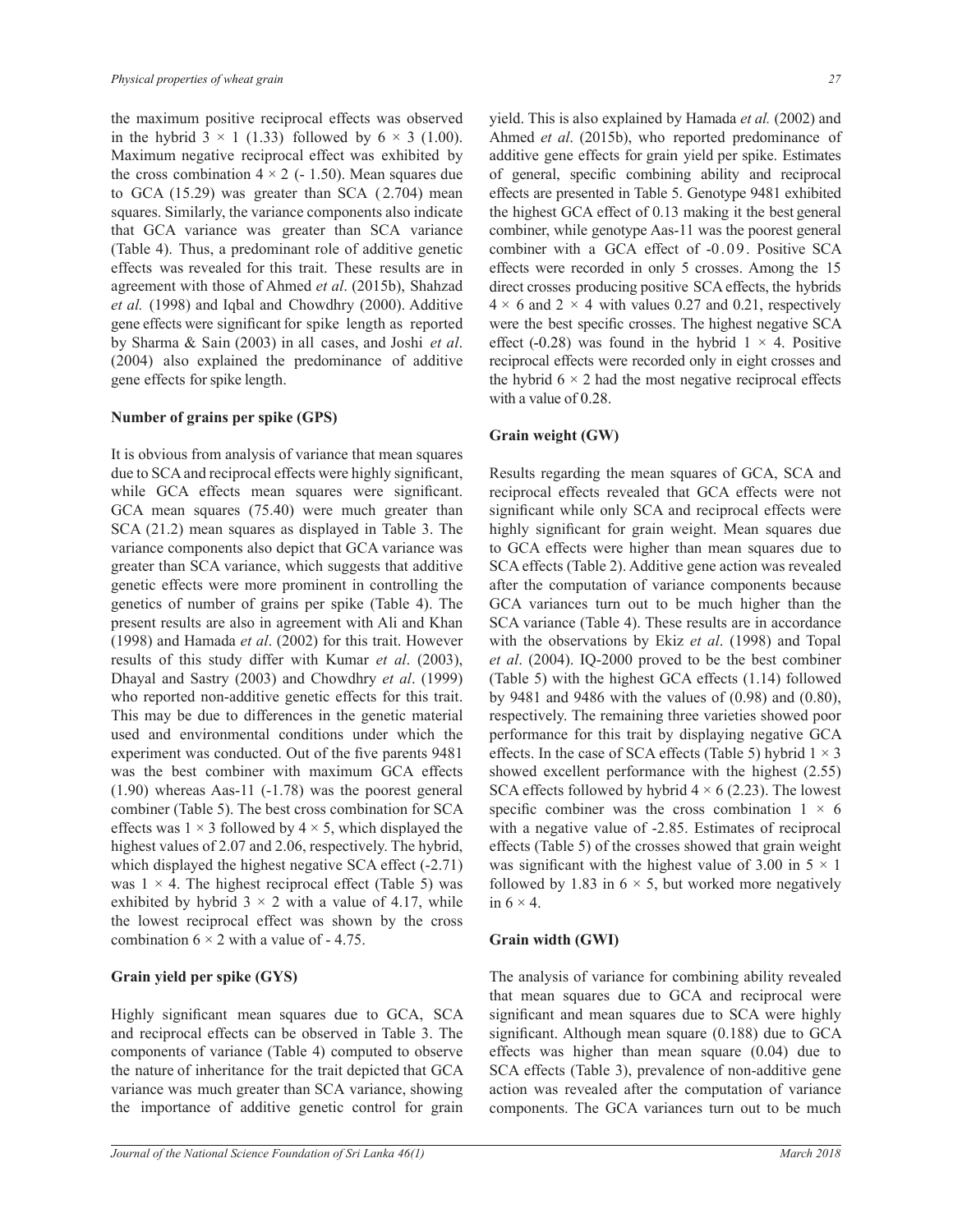higher than the SCA variance (Table 4). These results are in agreement with those of Yucel *et al.* (2009). The estimation of the general combining ability over all the parents, specific combining ability and reciprocal effects are given in Table 5. The parents have shown differences in GCA effects for grain width and parents 9481 (0.08), 9486 (0.07) and Aas-11 (0.01) had relative high GCA effects for maximum grain width. The remaining three parents showed poor performance for this trait by displaying negative GCA effects. Fifteen of the direct cross combinations showed positive SCA effects. Among them,  $4 \times 6$  was the best specific cross (SCA = 0.11), while  $1 \times 6$  was the poorest specific cross (SCA = -0.16). The cross combinations  $4 \times 1$  with the value 0.18 and  $3 \times 1$  with the value 0.15 had significant positive reciprocal effects for grain width, whereas the cross  $4 \times 2$ showed negative reciprocal effects with a value of -0.10.

## **Grain length (GL)**

Mean squares due to GCA were not significant, while SCA and reciprocal mean squares were highly significant for this trait (Table 3). Although mean squares due to GCA (0.450) effects were higher than mean squares due to SCA (0.22) effects (Table 3) for grain length, prevalence of non-additive gene action was revealed after the computation of variance components, because SCA variance  $(0.01)$  turned out to be much higher than the GCA variance 0.001 (Table 4), which suggested that non-additive genetic effects were more prominent in controlling the genetics of grain length. The present results are also in agreement with Topal *et al*. (2004), and Gorjanovic and Balalic (2005) indicating that GCA effects were dominant for kernel length. Parent 9486, which was one of the best general combiners for grain length had a GCA effect of 0.14 (Table 5). Maximum positive SCA effects (0.19) was found in cross combination  $3 \times 6$ , while minimum SCA effects  $(-0.44)$  was indicated by cross combinations  $1 \times 6$ . The cross  $3 \times 1$  indicated positive reciprocal effects (0.42) (Table 5), while negative reciprocal effects ranged from  $-0.03$  (6  $\times$  2) to  $-0.19$  (4  $\times$  2).

## **Grain height (GH)**

Highly significant mean squares due to GCA, SCA and reciprocal effects were observed (Table 3). Although the general combining ability variance (0.190) was greater than specific combining ability variance  $(0.084)$  as displayed in Table 3, calculations of variance components revealed that SCA effects (0.004) were greater than GCA effects (0.001) (Table 4), which displayed the preponderance of non-additive genetic effects for the control of plant height. These results are in agreement with the findings of Yucel et al. (2009). The highest positive GCA effect for grain height was recorded in the parent 9481 (0.08), which turned out to be the best general combiner for this trait. Three parents out of six showed negative GCA effects, which were the poorest general combiners (Table 5). Maximum SCA effects (Table 5) were observed for crosses  $5 \times 6$  and  $1 \times 3$  with values of 0.14 and 0.11, respectively, while minimum SCA effects were indicated by cross combinations  $1 \times 6$  and  $1 \times 2$ with values of -0.13 and -0.12, respectively. Reciprocal effects were positive only in eight out of 15 crosses and were maximum in the cross  $3 \times 1$  with a value of 0.19.

## **Grain area (GA)**

Table 3 displays that GCA effects mean squares were not significant, while SCA and reciprocal effects mean squares were highly significant for grain area. GCA mean squares (126.90) were much greater than SCA mean squares (46.521). The variance components also depicted that GCA variance (46.60) was greater than SCA variance (2.189) indicating the presence of additive (non-fixable) genetic effects for grain area (Table 4). These results are in agreement with those of Topal *et al*. (2004) and Yucel *et al.* (2009). In Table 5, combining ability effects showed that only two parents, 9486 (2.20) and 9481 (2.15), were the best general combiners, while the remaining four were the poorest general combiners for grain area by showing negative GCA effects. Positive SCA effects were recorded in six out of 15 cross combinations and was maximum in cross  $4 \times 6$  with a value of 2.68, while  $1 \times 6$  was the poorest specific cross with highest negative SCA effects (-5.41). Positive reciprocal effects were recorded in only nine crosses and the hybrid  $3 \times 1$  had the highest reciprocal effect of 5.61.

## **Grain sphericity (GS)**

It was found that GCA and reciprocal mean squares were non-significant for grain sphericity (Table  $3$ ). SCA effects were, however, highly significant in this case. GCA mean squares (0.86) were lower than SCA mean squares (3.56) and similarly, the variance components also indicated that GCA variance was lower than SCA variance as displayed in Table 2. Thus, a predominant role of non-additive genetic effects was observed for grain sphericity as shown in Table 4. These results are in agreement with Topal *et al*. (2004) and Yucel *et al.* (2009). Estimates of general combining ability in Table 5 showed that the parent IQ-2000 was the best general combiner for grain sphericity with a value of  $GCA = 0.42$ . The poorest general combiner was 9479 with a negative GCA effect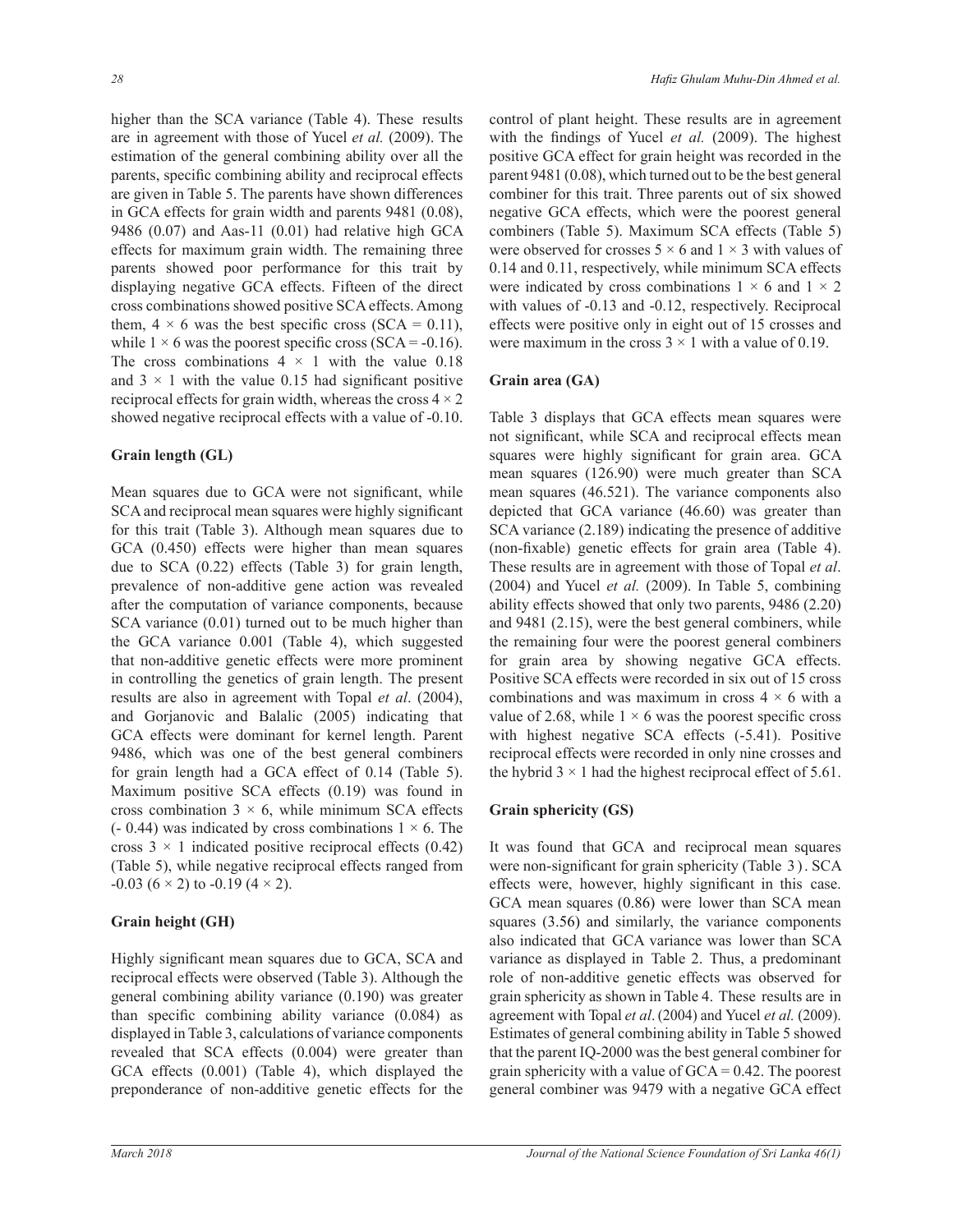of -0.41. As far as the SCA effects were concerned six out of 15 crosses showed negative effects (Table 4). The best cross combination for SCA effects was  $1 \times 6$ , which displayed the highest value of 2.23. Reciprocal effects were positive only in nine out of 15 crosses and was the highest in hybrid  $4 \times 3$  with a value of 2.23.

 The information regarding physical properties of wheat grains is important for setting a machine for cleaning, storing, sowing, milling, handling, and other useful purposes. Milling sieves are shaped according to the size of grains such as GL, GW and GH. For drying after harvest and during storage grain sphericity and grain area are important traits.

### **CONCLUSION**

In this study, we observed that both additive and nonadditive components of genetic variation were present in governing the inheritance of studied traits. Among the parents 9481 was the best general combiner in most of the studied traits. In the case of SCA crosses  $1 \times 3$  and  $4 \times 6$  exhibited the highest positive SCA in most of the prominent traits. Non-additive gene action was present in studied parameters such as grain yield per spike, grain width, grain length, grain height and grain sphericity. Traits having non-additive type of gene actions clearly indicated that the selection of superior plants should be postponed to later generations. Characteristics with high SCA values (non-additive type of gene action) can be used for hybrid wheat production or for application of double haploid production *via* anther culture on F1 progenies. Additive types of gene action involved in spikelet per spike, spike length, grain per spike, grain weight, and grain area. Therefore these traits having high values of GCA (additive types of gene action), so, the selection of superior plants can be fixed in early generation for development of wheat genotypes which have these prominent traits. Significant REs on grain weight, grain length, grain width and grain area (p < 0.01), and spikelets per spike, spike length, number of grains per spike and grain yield per spike  $(p < 0.05)$ indicate cytoplasmic influences for these traits.

 Thus, it is suggested from these results that selection for the right characteristics will ensure improvement of more than one characteristic simultaneously, due to the correlation among different traits. Development of new better genotypes with better grain structures might be helpful for wheat breeders to enhance the yield potential as well as improving the milling process of grain and baking quality of wheat.

#### **Acknowledgement**

The author is thankful to the Higher Education Commission (HEC) of Pakistan for facilitating this research for PhD studies.

#### **REFERENCES**

- 1. Ahmed H.G.M.D., Khan A.S., Sadam M.S., Yasir M.H., Zahid S., Benish M. & Khan A. (2015a). Designate the gene dose for yield related indices in spring wheat. *International Journal of Biosciences* 6: 396 – 401.
- 2. Ahmed H.G.M.D., Saddam M.S., Khan A., Fatima A., Saleem S., Hassan M., Zahid S. & Benish M. (2015b). Genetic mechanisms of yield related morphological markers response to increase grain yield in different environment of hexaploid wheat. *Journal of Bioscience and Environmental Sciences* **6**: 158 – 166.
- 3. Ahmed H.G.M.D., Khan A.S., Kashif M. & Khan S.H. (2017). Genetic mechanism of leaf venation and stomatal traits for breeding drought tolerant lines in wheat. *Bangladesh Journal of Botany*  $46(1)$ :  $35 - 41$ .
- 4. Ahmed H.G.M.D. & Mustafa S. (2017). Designate the inheritance pattern of yield related indices in spring wheat. Journal of Agriculture and Basic Sciences 02(01): 50 – 57.
- 5. Ali A. & Khan A.S. (1998). Combining ability studies of some morpho-physiological traits in bread wheat (*Triticum aestivum* L.). *Pakistan Journal of Agricultural Sciences* 35:  $1 - 3$ .
- 6. Barnard A.D., Labuschagne M.T. & Van-niekerk H.A. (2002). Heritability estimates of bread wheat quality in the Western Cape Town province of South Africa. *Euphytica* **127**: 115 – 122.

DOI: https://doi.org/10.1023/A:1019997427305

- 7. Bell M.A. & Fischer R.A. (1994). Guide to plant and crop sampling: measurements and observations for agronomic and physiological research in small grain cereals. Wheat Special Report No 32, International Maize and Wheat Improvement Centre (CIMMYT), Mexico.
- 8. Berman M., Bason M.L., Ellison R., Peden G. & Wrigley C.W. (1996). Image analysis of whole grain to screen for flour milling yield in wheat breeding. Cereal Chemistry 73: 323 – 327.
- 9. Chowdhry M.A., Rabbani G., Subhani G.M. & Khaliq L. (1999). Combining ability studies for some polygenic traits in aestivum spp. Pakistan Journal of Biological Sciences **2**: 434 – 437.

DOI: https://doi.org/10.3923/pjbs.1999.434.437

- 10. Dagustu N. (2008). Genetic analysis of grain yield per spike and some agronomic traits in diallel crosses of bread wheat (*Triticum aestivum L*). *Turkish Journal of Agriculture and Forestry* **32**: 249 – 258.
- 11. Dhayal L.S. & Sastry E.V.D. (2003). Combining ability in bread wheat (*Triticum aestivum* L.) under salinity and normal conditions. *Indian Journal of Genetics and Plant Breeding* **63**: 69 – 70.